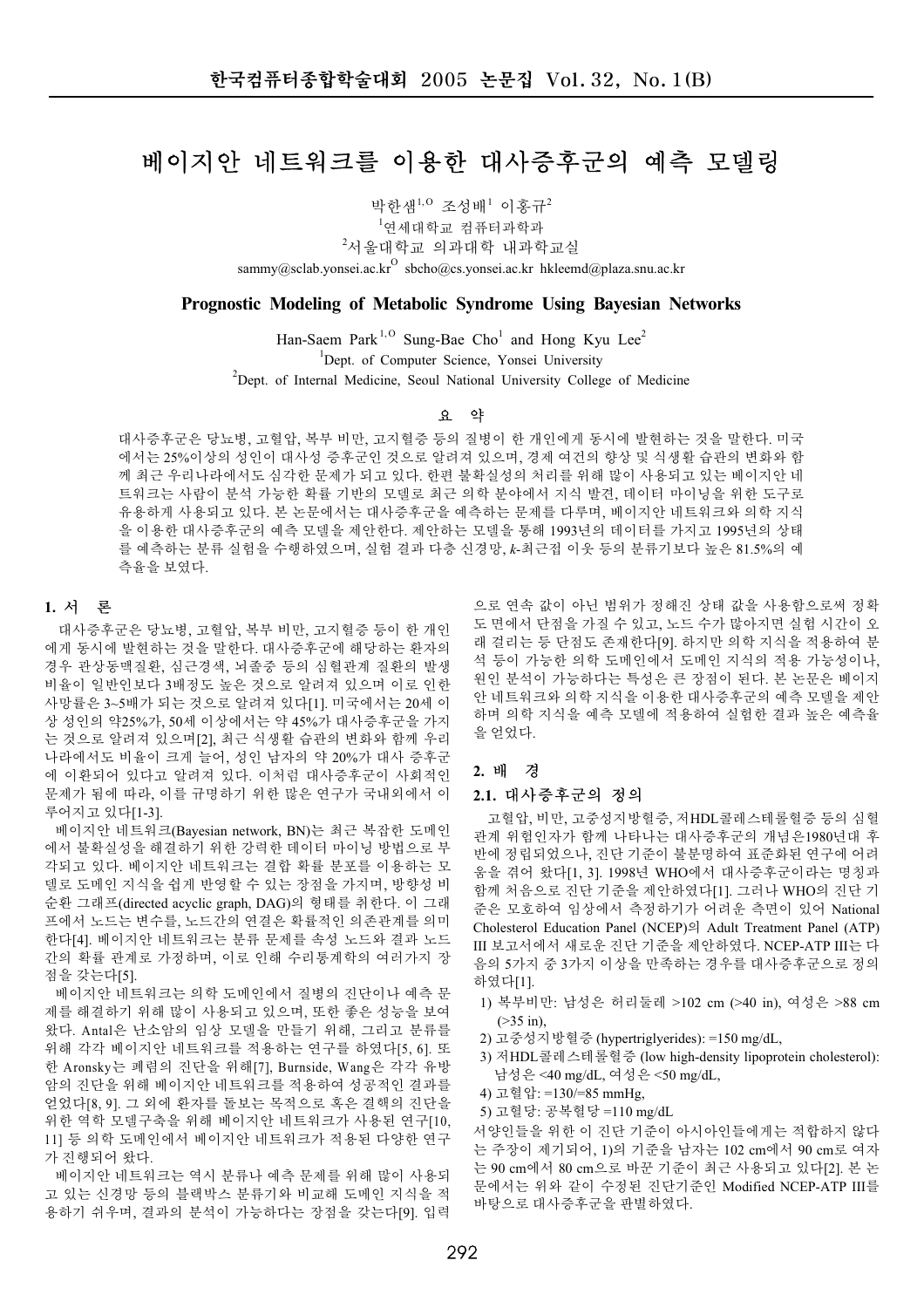#### **2.2.** 惭溮

실험에 사용된 데이터는 워래 지역 사회를 기반으로 한 역학 연구 를 위해 조사되었다. 1993년에 경기도 연천군에 거주하는 2520명 중 당뇨병이 없던 2293명을 대상으로 1차 조사를 하였으며, 1995년 에 2차 조사 시에는 그 중 1193명을 조사하였다[12]. 각 샘플은 연 령, 성별 등의 외형적인 정보부터 혈당, 체질량 지수 등과 같은 신 체 지수까지 여러 속성을 포함하고 있으며, 본 논문에서는 이 속성 을 바탕으로 Modified NCEP-ATP III의 기준을 적용하여 대사증후 군을 판별하였다. 두 차례의 조사에 모두 참가한 1193명 가운데 결 측값을 포함한 일부를 제외한 1135명의 샘플을 대상으로 하였으 며, 다른 속성과 중복되거나 모든 샘플이 동일한 값을 가져 분류에 영향을 주지 않는 일부 속성을 제외한 18개의 속성을 사용하였다. 표 1은 실험을 위해 사용된 속성을 보여준다.

표 1. 실험에 사용한 속성들

| 속성                |             |
|-------------------|-------------|
| 나이                | 간수치1(GOT)   |
| 성별                | 간수치2(GPT)   |
| 공복혈당              | 콜레스테롤       |
| 경구 당부하 검사 2시간째 혈당 | 중성 지방       |
| 신장                | HDL 콜레스테롤   |
| 체중                | 체질량 지수      |
| 허리 둘레             | 엉덩이-허리 둘레 비 |
| 엉덩이 둘레            | 수축기 혈압      |
| 고혈압 여부            | 이완기 혈압      |

## 3. 대사증후군의 예측 모델

그림 1은 예측 모델을 구성하고 이를 통해 대사증후군을 예 측하는 전체적인 호름을 보여주다. 대사증후군의 도메인 지식 을 데이터의 전처리와 베이지안 네트워크의 속성 선택 과정에 적용함으로써 보다 효과적인 예측 모델을 구성할 수 있다. 모 든 속성이 대사증후군의 예측에 중요한 역할을 하지는 않으므 로, 보다 많은 정보를 담고 있는 속성을 선택하는 과정은 중요 한 역할을 한다.



그림 1. 제안하는 방법의 전체적인 흐름도

### 3.1. 데이터 전처리와 도메인 지식의 적용

데이터가 일부 속성만을 제외하고 연속 값을 갖기 때문에 베이지 안 네트워크의 입력으로 사용하기 위해 범위를 정하여 나누었다. 본 논문에서는 이를 위해 대사증후군의 관련 연구를 참고하고[1, 3], 의학 전문가의 도움을 받아 적절한 범위를 결정하여 나누었다. 표 2는 도메인 지식을 적용하여 베이지안 네트워크를 위한 전처리

를 마친 후의 속성과 각 속성이 가질 수 있는 상태의 범위를 보여준 惑.

표 2. 전처리 후의 속성과 각 속성 상태의 범위

| 속성                   | 상태                                                  |  |
|----------------------|-----------------------------------------------------|--|
| 나이                   | young, middle aged, old                             |  |
| 성별                   | male, female                                        |  |
| 공복혈당                 | normal.<br>impaired glucose metabolism,<br>diabetes |  |
| 경구 당부하 검사 2시간째<br>협당 | normal.<br>impaired glucose metabolism,<br>diabetes |  |
| 신장                   | short, medium, tall                                 |  |
| 체중                   | light, medium, heavy                                |  |
| 허리 둘레                | normal, abdominal obesity                           |  |
| 엉덩이 둘레               | small, large                                        |  |
| 고혈압 여부               | normal, hypertension                                |  |
| 간수치1(GOT)            | normal, increased                                   |  |
| 간수치2(GPT)            | normal, increased                                   |  |
| 콜레스테롤                | normal, increased                                   |  |
| 중성 지방                | normal, increased                                   |  |
| HDL 콜레스테롤            | decreased, normal                                   |  |
| 체질량 지수               | low weight, normal,<br>over weight, obesity         |  |
| 엉덩이-허리 둘레 비          | normal, abdominal obesity                           |  |
| 수축기 혈압               | normal, hypertension                                |  |
| 이완기 혈압               | normal, hypertension                                |  |

표 2에서 중요한 몇 가지 속성을 살펴보면, 공복혈당의 경우 110 보다 작으면 normal 상태가 되고 110 ~ 125의 값을 가지면 impaired glucose metabolism, 126이상이면 diabetes 상태가 된다. 중성 지방의 경우 150 혹은 200을 기준으로 높은 경우 increased 상태(고중성지 방혈증)가 되는데 최근에는 150을 기준으로 삼는 추세이다. HDL 콜레스테롤의 경우 다른 콜레스테롤 수치와는 달리 기주보다 낮으 면 병적 상태이다. 남자에서는 40미만, 여자에서는 50미만이면 decreased 상태(저HDL콜레스토롤혈증)이다. 각 속성들의 상태를 나누기 위해 본 논문에서 사용된 기준은 대부분 실제로 임상에서 사용되고 있는 의학적으로 유의한 수치이다[3].

# 3.2. 베이지안 네트워크와 의학지식을 이용한 예측 모델

식 (1)은 베이지안 네트워크를 나타내는 것으로 B는 베이지안 네  $E = \{A | B \in \mathcal{B}_B \mid B \in \mathbb{R}^d : |B| \leq P \}$  가 주 아이 가 아이 가 아이 가 아이 가 있어요. 크의 모든 결합 확률 분포를 나타내다.

$$
P < B, \theta_B > = P(x_1, x_2, \dots, x_n) = \prod_{i=1}^n P(x_i \mid Pa(x_i)) \tag{1}
$$

3.1의 과정을 통해 데이터 전처리를 거친 후 도메인 지식을 이용해 예측 모델을 구성하기 위해 사용될 속성을 선택하였다. 앞에서 설명된 대사증후군의 정의에 의하면 기본적으로 대사 증후군의 결정을 위해 필요한 속성은 8가지이다. 그러나 그 외 에도 나이, 경구 당부하 검사 2시간째 혈당, 고혈압, 체질량 지 수는 대사증후군에 영향을 끼치는 것으로 알려져 있다[13]. 이 중 고혈압과 체질량 지수는 다른 속성과 중복되는 정보를 포 함하는 속성이다. 따라서 본 논문은 대사증후군의 정의에 사용 되는 기본 8속성에 나이. 경구 당부하 검사 2시간째 혈당의 두 속성을 더한 10가지 속성을 이용한 베이지안 네트워크 모델을 제 아 하 다.

의학지식을 적용해 선택된 10가지 속성의 데이터를 이용해 10개의 노드를 갖는 베이지안 네트워크를 학습하였다. 학습에 는 K2 알고리즘이 사용되었으며 각 노드의 조건부 확률 테이